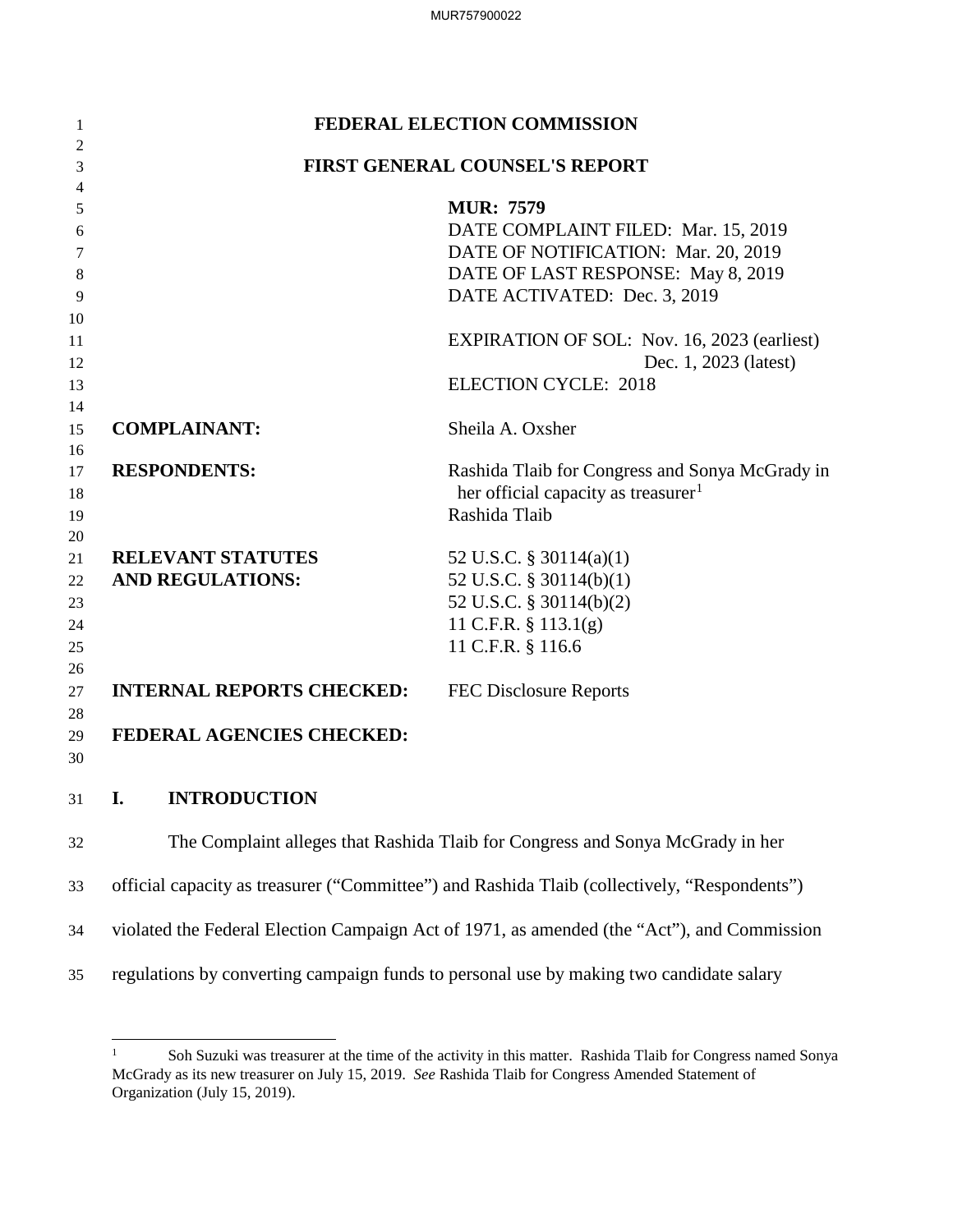Page 2 of 15 MUR 7579 (Rashida Tlaib for Congress, *et al.*) First General Counsel's Report

1 payments to Tlaib after the date of the general election.<sup>2</sup> For the reasons set forth below, we

2 recommend the Commission find reason to believe Respondents violated 52 U.S.C. § 30114(b)

3 and 11 C.F.R. § 113.1(g)(1)(i)(I) by converting campaign funds to personal use and enter into

- 4 pre-probable cause conciliation with Respondents.
- 

## 5 **II. FACTUAL BACKGROUND**

6 Rashida Tlaib was a first-time candidate in Michigan's 13th Congressional District in

2018.<sup>3</sup> During the first four months of 2018 she worked full-time at Sugar Law Center for

8 Economic & Social Justice in Detroit.<sup>4</sup> On May 1, 2018, Tlaib reduced her employment by 85

9 percent, reducing her total income to about \$200 per week.<sup>5</sup> During the candidate's primary

10 election campaign and carrying on through the general election campaign, the Committee paid

11 Tlaib a bi-weekly salary of \$2,000. The Complaint alleges, however, that salary payments

12 totaling \$17,000, continued to be disbursed to Tlaib even after the November 6, 2018, general

13 election in violation of the Act and Commission regulations.<sup>6</sup> The Complaint's allegations

14 overlap with those in a matter referred from the Office of Congressional Ethics ("OCE") to the 15

<sup>-</sup>2 The Complaint also alleges Tlaib violated the law by running in a Congressional district in which she did not live and refusing to disclose income and the source thereof on her financial disclosure forms for the U.S. House of Representatives upon her election. The Commission lacks jurisdiction to consider these allegations.

 $\mathfrak{Z}$  primary election on August 7, 2018, and won the general election on November 6, 2018. *See* FEC, FEDERAL <sup>3</sup>*See* Rashida Tlaib for Congress Resp. at 2 (May 13, 2019) ("Tlaib Resp."). Tlaib won the Democratic ELECTIONS 2018: ELECTION RESULTS FOR THE U.S. SENATE AND THE U.S. HOUSE OF REPRESENTATIVES (Oct. 2019), [https://www.fec.gov/resources/cms-content/documents/federalelections2018.pdf.](https://www.fec.gov/resources/cms-content/documents/federalelections2018.pdf)

 $\overline{4}$ 4 Tlaib Resp. at 2. *See* [https://www.sugarlaw.org/](https://www.sugarlaw.org).

 $\sqrt{5}$ Tlaib Resp. at 2.

 $\sqrt{6}$  allegations, but does not cite a specific article. *See id.* at 1; Joe Schoffstall, *Rashida Tlaib Paid Herself \$45,500*  6 Compl. at 1-2 (Mar. 15, 2019). The Complaint references the Washington Free Beacon as the source of the *from Campaign Funds*, WASH. FREE BEACON (Mar. 1, 2019) ("WFB Article"), <https://freebeacon.com/politics/rashida-tlaib-paid-herself-45500-from-campaign-funds>/.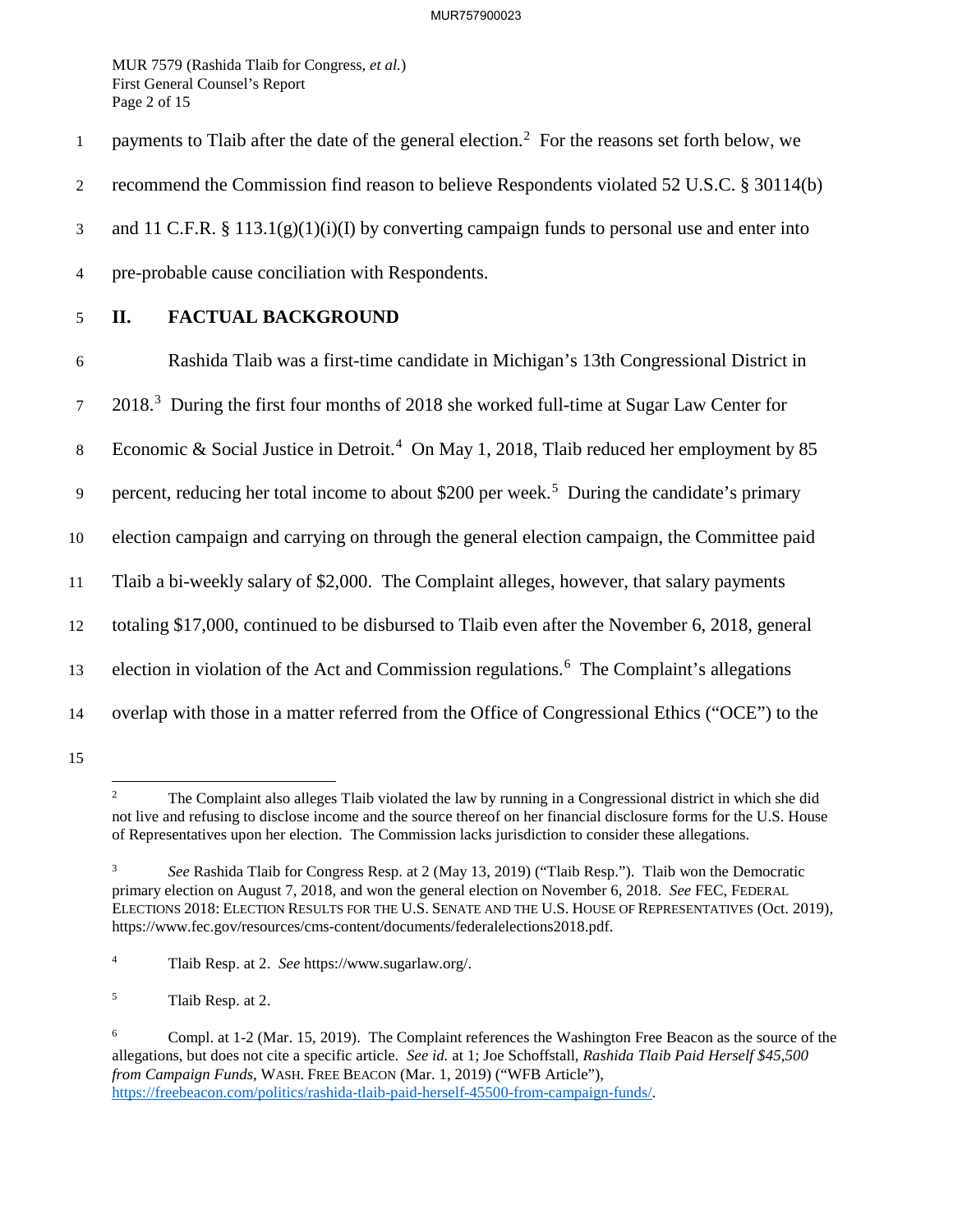Page 3 of 15 MUR 7579 (Rashida Tlaib for Congress, *et al.*) First General Counsel's Report

- 1 U.S. House of Representatives Committee on Ethics ("House Ethics Committee"). An OCE
- 2 Report containing the results of an investigation and Tlaib's response thereto was made public on
- 3 November 14, 2019.<sup>7</sup>

4 Tlaib filed her Statement of Candidacy and the Committee filed its Statement of

5 Organization with the Commission on February 5, 2018. The filing deadline for access to the

6 primary election ballot in Michigan was April 24,  $2018$ .<sup>8</sup> The Committee made its first salary

7 payment to Tlaib on May 7, 2018,<sup>9</sup> and through December 1, 2018, the Committee disbursed a

8 total of \$45,500 in salary payments to Tlaib, made on the dates and in the amounts depicted in

9 the chart below:  $10$ 

-(Aug. 9, 2019) ("OCE Report" and "OCE Report Ex.") at  $1 \& \P 10$ , [https://oce.house.gov/sites/](https://oce.house.gov/sites) on Ethics (Aug. 29, 2019) ("Tlaib House Ethics Resp."), [https://ethics.house.gov/sites/](https://ethics.house.gov/sites) ethics.house.gov/files/20190829%20COE%20Response%20Letter%20%28Review%20No.%2019-4114%29.pdf. Committee. OCE Report at  $1 \& \P 10$ . On August 16, 2019, OCE transmitted its report and findings to the House Ethics Committee. *Id.* ¶ 11. On November 14, 2019, the House Ethics Committee announced it would review the Voting Ballot Matters folder. <sup>7</sup>*See* Office of Cong. Ethics, Findings of Fact and Citations to Law and Exhibits, Review No. 19-4114 congressionalethics house.gov/files/documents/OCE%20Review%20No.%2019-4114 Referral.pdf; <https://oce> [house.gov/sites/congressionalethics](https://house.gov/sites/congressionalethics) house.gov/files/documents/Referral%20Exhibits.pdf; Letter from Karl J. Sandstrom, Counsel to Rep. Tlaib, to Theodore E. Deutch, Chairman, U.S. House of Representatives Committee On August 9, 2019, OCE found there is "substantial reason to believe that Rep. Tlaib converted campaign funds from Rashida Tlaib for Congress to personal use or Rep. Tlaib's campaign committee expended funds that were not attributable to bona find campaign or political purposes" and voted to refer the matter to the House Ethics matter further to "gather additional information" and published the OCE Report, accompanying exhibits, and Representative Tlaib's Response. Press Release, Statement of the Chairman and Ranking Member of the Committee on Ethics Regarding Representative Rashida Tlaib, U.S. House of Representatives Comm. on Ethics (Nov. 14, 2019), <https://ethics.house.gov/press-release/statement-chairman-and-ranking-member-committee-ethics-regarding>representative-17. This General Counsel's Report incorporates factual information contained in the OCE Report, its accompanying exhibits, and Rep. Tlaib's response thereto. The OCE materials are available in the Commission's

 $\bf 8$ See <https://www>.michigan.gov/documents/sos/2018 Dates 600221 7.pdf.

 $\overline{9}$ <sup>9</sup>*See* Rashida Tlaib for Congress, 2018 July Quarterly Report at 298 (July 15, 2018); Tlaib Resp. at 3.

 $10\,$ <sup>10</sup>*See* Rashida Tlaib for Congress, 2018 July Quarterly Report at 298-99 (July 15, 2018); Rashida Tlaib for Congress, 2018 12-Day Pre-Primary Report at 113 (July 26, 2018); Rashida Tlaib for Congress, Amended 2018 October Quarterly Report at 291-92 (Nov. 26, 2018); Rashida Tlaib for Congress, 2018 12-Day Pre-General Report at 87-88 (Oct. 25, 2018); Rashida Tlaib for Congress, 2018 30-Day Post-General Report at 90 (Dec. 5, 2018); Rashida Tlaib for Congress, 2018 Year-End Report at 32 (Jan. 22, 2019); *see also* Tlaib Resp. at 2; OCE Report ¶ 27; OCE Report Ex. 9 at 19-4114\_0029-35 (Tlaib spreadsheet listing campaign salary payments).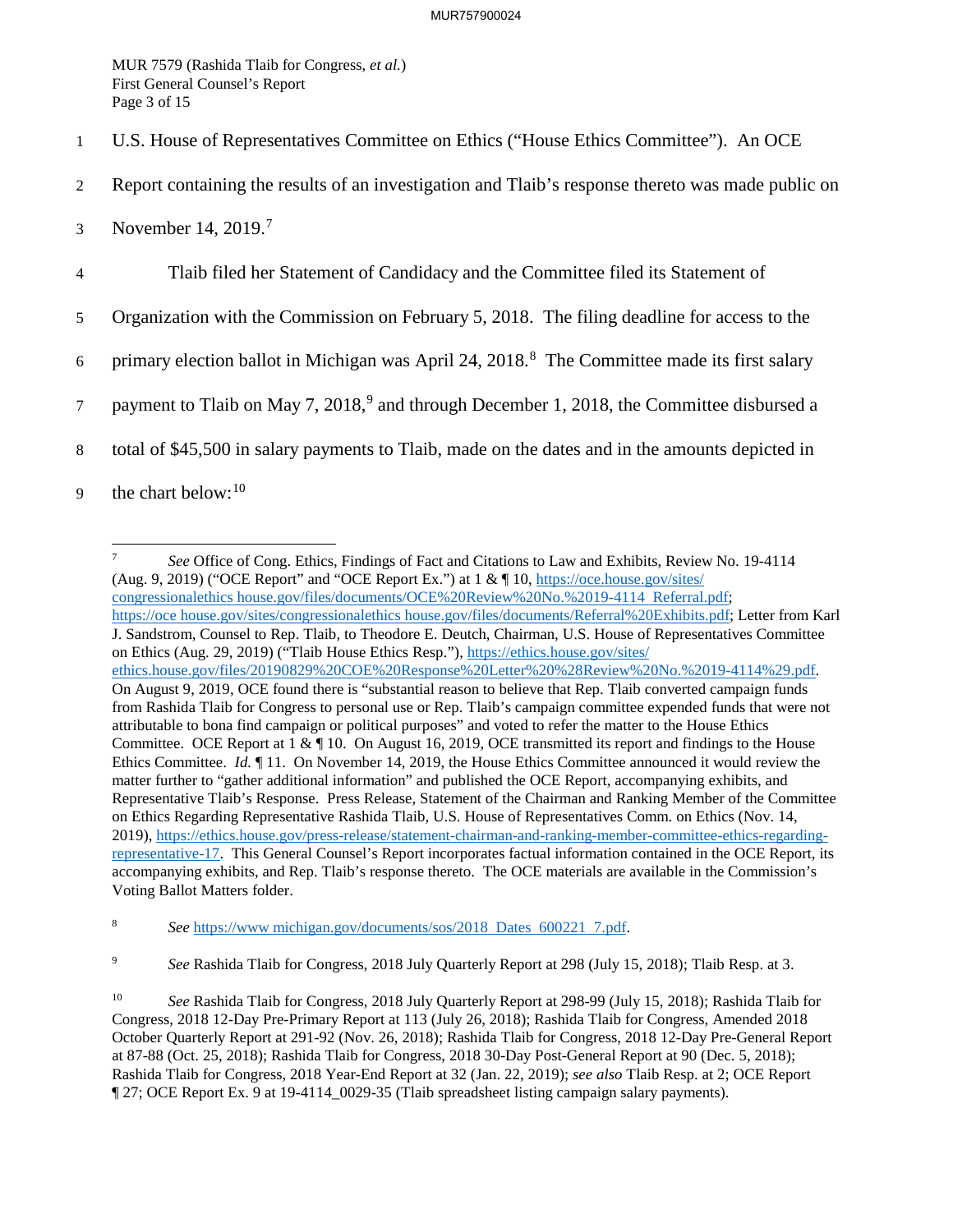Page 4 of 15 MUR 7579 (Rashida Tlaib for Congress, *et al.*) First General Counsel's Report

| <b>Salary Payments to Tlaib</b> |                               |               |  |  |
|---------------------------------|-------------------------------|---------------|--|--|
| <b>Payment Date</b>             | Pay Period <sup>11</sup>      | <b>Amount</b> |  |  |
| May 7, 2018                     | $N/A^{12}$                    | \$2,000       |  |  |
| May 16, 2018                    | April 16-30, 2018             | \$2,000       |  |  |
| June 1, 2018                    | May 1-15, 2018                | \$2,000       |  |  |
| June 16, 2018                   | May 16-31, 2018               | \$2,000       |  |  |
| July 1, 2018                    | June 1-15, 2018               | \$2,000       |  |  |
| July 16, 2018                   | June 16-30, 2018              | \$2,000       |  |  |
| August 1, 2018                  | July 1-15, 2018               | \$2,000       |  |  |
| August 11, 2018                 | July 16-August 7, 2018        | \$3,000       |  |  |
| August 29, 2018                 | August 8-31, 2018             | \$3,000       |  |  |
| September 16, 2018              | September 1-15, 2018          | \$2,000       |  |  |
| October 1, 2018                 | September 16-30, 2018         | \$2,000       |  |  |
| October 16, 2018                | October 1-15, 2018            | \$2,000       |  |  |
| November 1, 2018                | October 16-31, 2018           | \$2,000       |  |  |
| November 16, 2018               | November 1-15, 2018           | \$2,000       |  |  |
| December 1, 2018                | November 16-December 31, 2018 | \$15,500      |  |  |

1 The Complaint alleges that two salary payments violated the Act and Commission regulations:

2 \$2,000 on November 16, 2018, and \$15,500 on December 1, 2018.<sup>13</sup> According to the

3 Complaint, these payments were illegally made after Tlaib won the general election on

<sup>-</sup> Tlaib and campaign staffers, including notations of the pay periods which each salary payment covered. *See* OCE Report Ex. 9 at 19-4114\_0029-35; OCE Report Ex. 12 at 19-4114\_0056. Rep. Tlaib also produced photocopies of Tlaib Ethics Committee Resp. at 6-7. The designated pay periods derive from documents and other evidence provided by Rep. Tlaib to OCE during its investigation. Specifically, Rep. Tlaib produced several spreadsheets documenting salary payments to the checks she received for her salary payments, which contain contemporaneous memo entries corroborating the pay periods listed in the chart above and in the spreadsheets. *See* OCE Report Ex. 10 at 19-4114\_0037-51. In her response to the OCE Report, Rep. Tlaib contends the spreadsheets' reference to specific pay periods is not dispositive as to when the salary accrued and instead reflect "standardized" dates for "accounting purposes." *See* 

 $12$  does for other salary payments to Tlaib and campaign staffers. *See* OCE Report Ex. 9 at 19-4114\_0030. OCE Report Ex. 10 at 19-4114\_0037.<br><sup>13</sup> Compl. at 1. An office salaries spreadsheet Tlaib provided to OCE does not indicate a pay period for this payment as it Furthermore, the memo line of the Committee check made payable to Tlaib dated May 7, 2018, appears blank in comparison to the other salary payment checks to Tlaib which indicate the relevant pay period in the memo line. *See*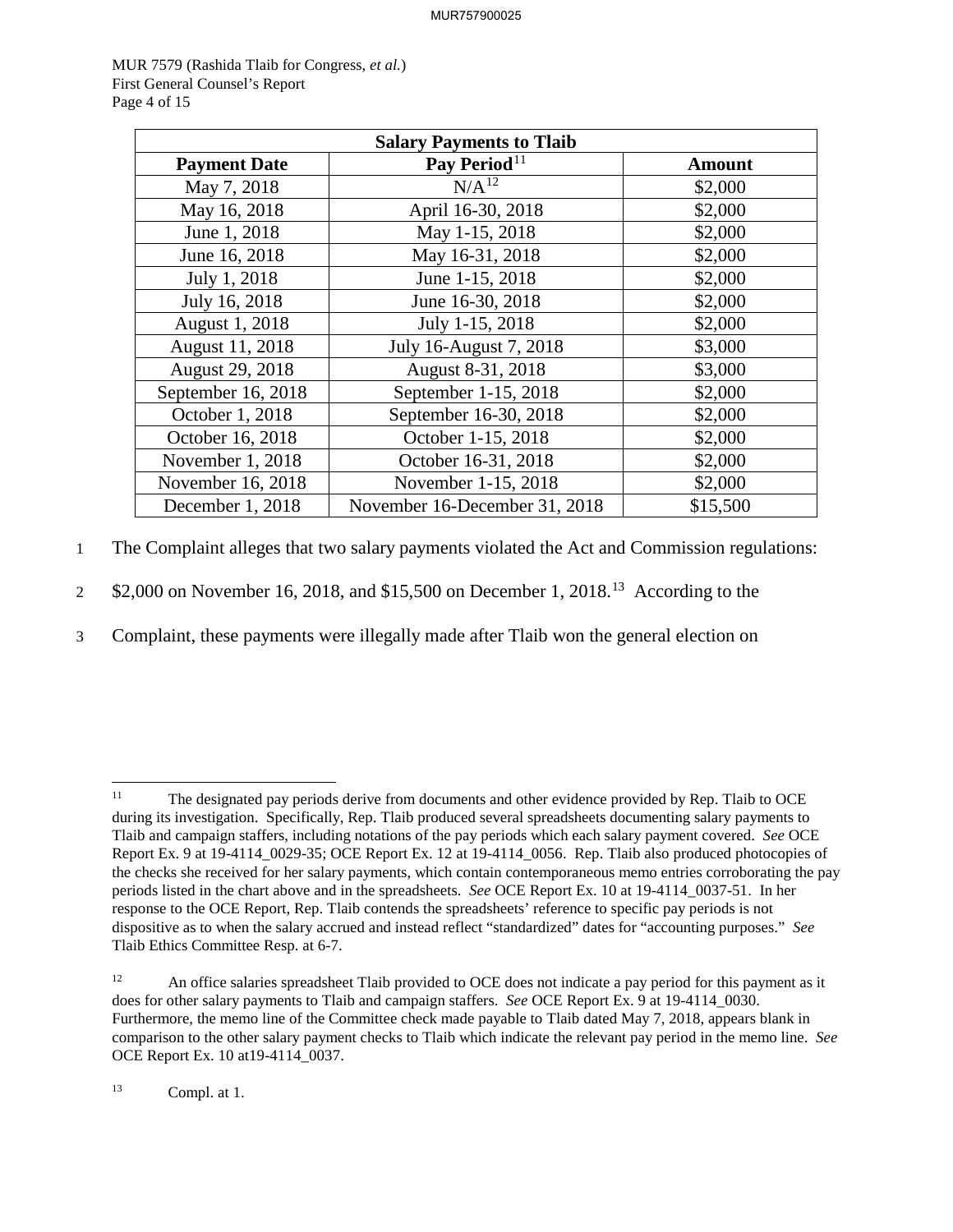Page 5 of 15 MUR 7579 (Rashida Tlaib for Congress, *et al.*) First General Counsel's Report

 5 of the general election but do not require that payment to be made *by* the date of the general 12 [candidate.](https://candidate.18)<sup>18</sup> However, a contribution shall not be converted by any person to personal use.<sup>19</sup> 15 candidate's campaign or duties as a federal [officeholder.](https://officeholder.20)<sup>20</sup> 1 November 6, 2018, and was no longer a [candidate.](https://candidate.14)<sup>14</sup> Respondents contend that "[a]ll salary 2 payments were for the covered period prior to the November 6, 2018 general election," and 3 therefore do not violate the Act or Commission [regulations.](https://regulations.15)<sup>15</sup> They argue that, under their 4 interpretation, Commission regulations permit payment of salary covering time through the date 6 [election.](https://election.16)16 Respondents further assert that the total salary paid to Tlaib in 2018 (\$45,500) did not 7 exceed the maximum amount allowed because it was less than her 2017 earned income 8 (\$129,357) and less than the annual salary of a U.S. Representative  $(\$174,000)$ .<sup>17</sup> 9 **III. LEGAL ANALYSIS**  10 Under the Act, a contribution accepted by a candidate may be used by the candidate for 11 otherwise authorized expenditures in connection with the campaign for federal office of the 13 "Personal use" means any use of funds in a campaign account of a present or former candidate to 14 fulfill a commitment, obligation, or expense of any person that would exist irrespective of the

- $16\,$ <sup>16</sup>*Id.*
- $17\,$ *Id.* at 3.
- $18\,$ 52 U.S.C. § 30114(a)(1).
- $19$ Id. § 30114(b)(1).
- $20\,$ <sup>20</sup>*Id.* § 30114(b)(2); 11 C.F.R. § 113.1(g).

<sup>-</sup><sup>14</sup>*Id*.

 $15<sup>15</sup>$ Tlaib Resp. at 2-5.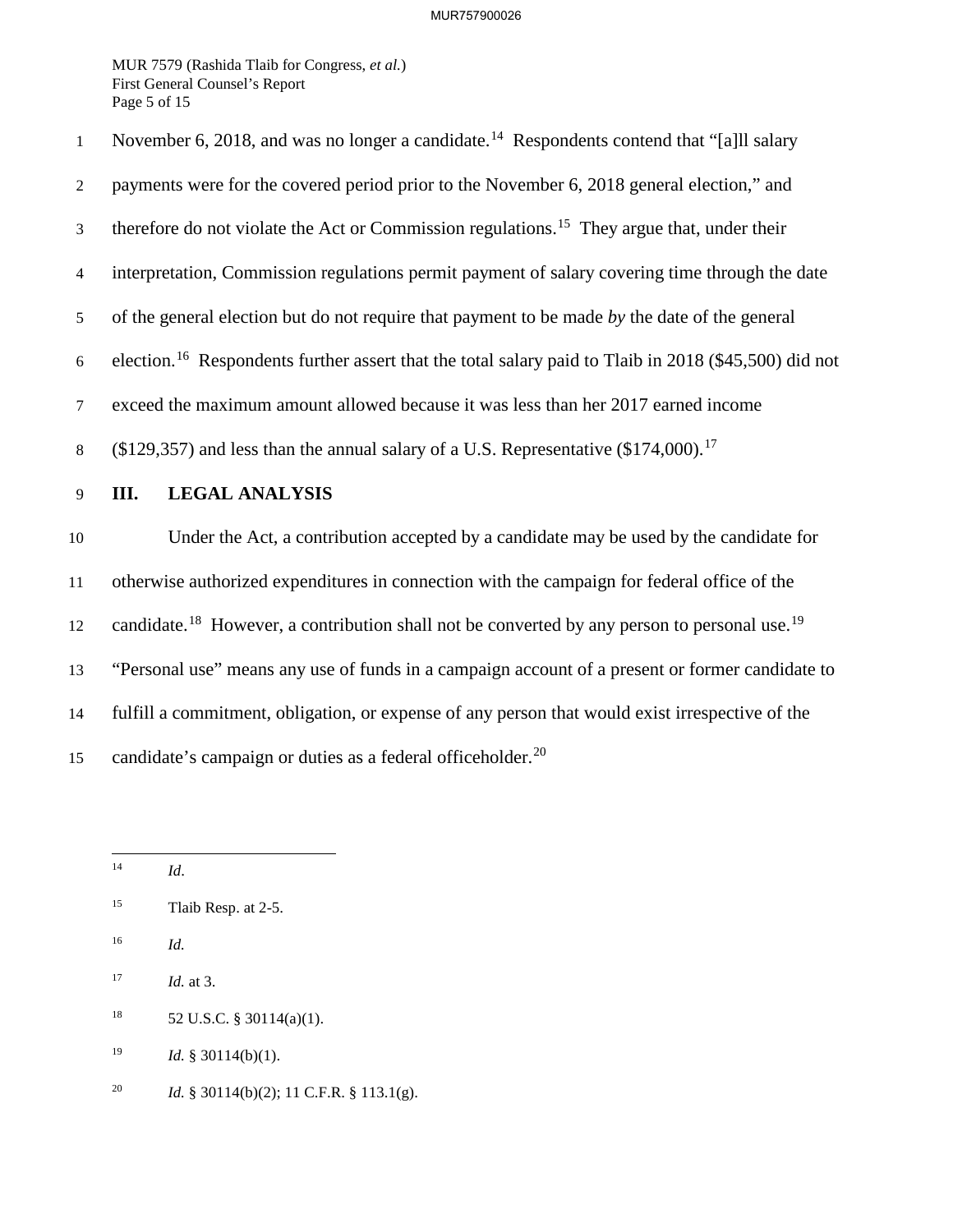Page 6 of 15 MUR 7579 (Rashida Tlaib for Congress, *et al.*) First General Counsel's Report

3 specified [criteria.](https://criteria.21)<sup>21</sup> A candidate's principal campaign committee may pay a salary to the  $7$  becoming a [candidate.](https://candidate.22)<sup>22</sup> Any earned income that a candidate receives from salaries or wages 1 The Act and Commission regulations enumerate certain expenses that are considered *per*  2 *se* "personal use" and thus prohibited, including salary payments to a candidate that do not meet 4 candidate that will not constitute personal use of campaign funds so long as it does not exceed 5 the lesser of the minimum salary paid to a Federal officeholder holding the Federal office that the 6 candidate seeks or the earned income that the candidate received during the year prior to 8 from any other source, however, shall count against the minimum salary paid to a federal 9 officeholder holding the seat sought by the [candidate.](https://candidate.23)<sup>23</sup> Moreover, the committee shall not pay 10 salary to a candidate before the filing deadline for access to the primary election ballot for the 11 Federal office that the candidate seeks, as determined by state law.<sup>24</sup> During the time period in 12 which a principal campaign committee may pay a salary to a candidate, such payment must be 13 computed on a pro-rata [basis.](https://basis.25)<sup>25</sup> If the candidate wins the primary election, his or her principal 14 campaign committee may pay him or her a salary from campaign funds through the date of the

21 52 U.S.C. § 30114(b)(2); 11 C.F.R. § 113.1(g)(1)(i)(I).

1

 $22\,$ 11 C.F.R.  $\S$  113.1(g)(1)(i)(I).

 $23\,$ <sup>23</sup>*Id.* Upon request of the Commission, the candidate must provide evidence of earned income. *Id.* 

 $24\,$ <sup>24</sup>*Id.* 

<sup>25</sup>  defined by 11 C.F.R. § 100.3(a), for at least one year. *See* Disclaimers, Fraudulent Solicitation, Civil Penalties, and Personal Use of Campaign Funds; 67 Fed. Reg. 76,962, 76,972 (Dec. 13, 2002) ("Personal Use E&J"). Id. This is intended to prevent a candidate's principal campaign committee from paying the candidate the entire minimum annual salary for the Federal office sought by the candidate, unless he or she is a candidate, as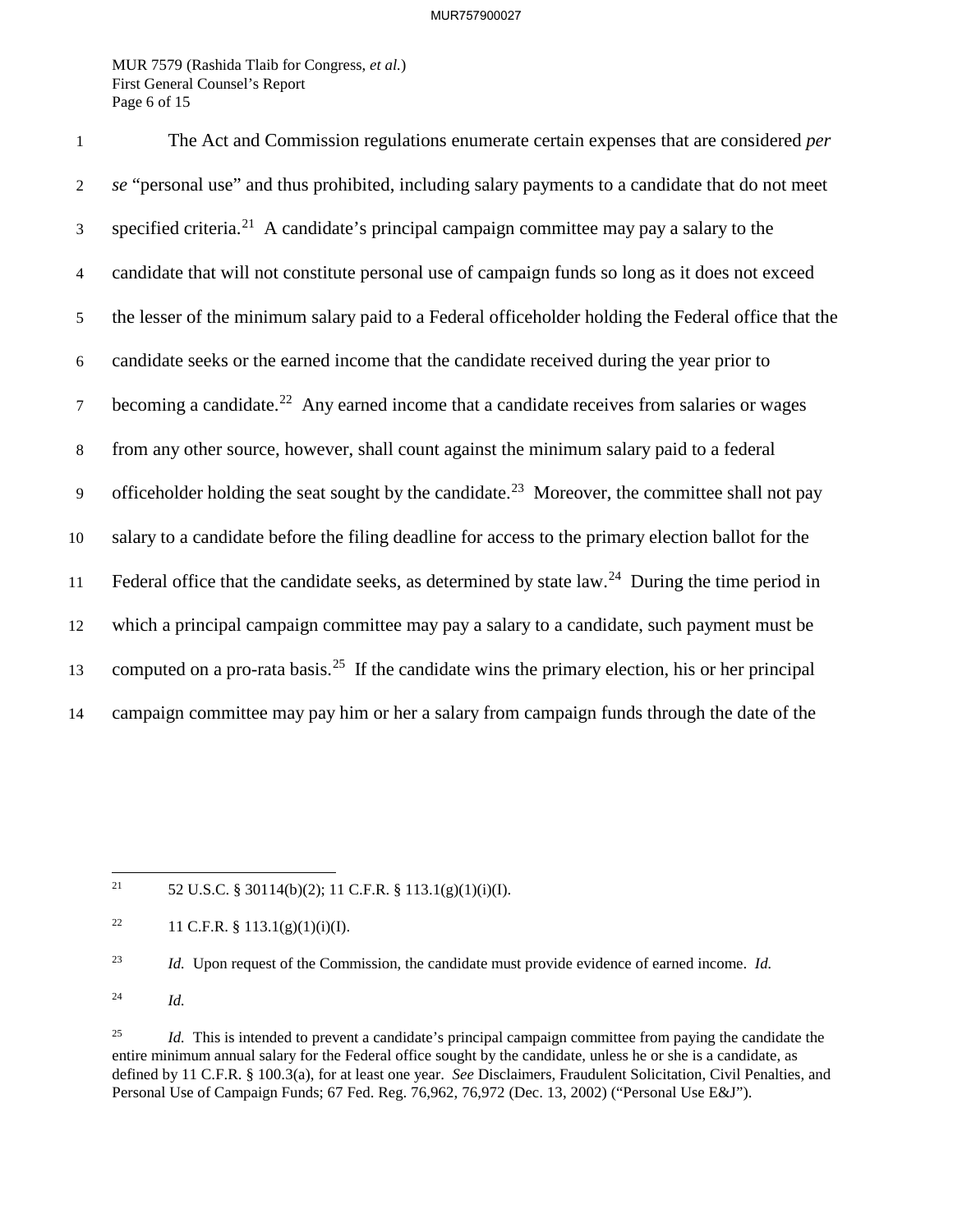Page 7 of 15 MUR 7579 (Rashida Tlaib for Congress, *et al.*) First General Counsel's Report

1 general election.26 The payment of salary to candidates that do not meet these conditions is 2 considered *per se* personal use.<sup>27</sup>

7 to report the debt in accordance with 11 C.F.R.  $\S$ § 104.3 and 104.11.<sup>29</sup> 3 Finally, if a political committee does not pay an employee for services rendered to the 4 committee in accordance with a formal or informal agreement to do so, the unpaid amount either 5 may be treated as a debt owed by the committee to the employee or the employee agrees to be 6 considered a volunteer.<sup>28</sup> If the unpaid amount is treated as a debt, the committee shall continue

## 8 **A. November 16, 2018, Salary Payment**

 11 both before and after that date. According to a salaries spreadsheet Respondents provided to 15 "period prior to the general election."<sup>31</sup> In response to the OCE Report, Tlaib further contends 9 The Committee made a \$2,000 salary payment to Tlaib on November 16, 2018, that 10 occurred after the November 6 general election and appears to compensate the candidate for time 12 OCE ("Office Salaries Spreadsheet") and the memo line of the Committee check made payable 13 to Tlaib dated November 16, 2018, the payment covered the period from November 1 to 14 November 15, 2018.<sup>30</sup> Respondents assert without explanation that the payment covered a 16 that the Office Salaries Spreadsheet was "standardized to reflect payments to every individual on

1

 $31$  the period through the November 6 general election . . .."). 31 Tlaib Resp. at 4; *see also* Tlaib House Ethics Resp. at 6 ("[A] payment on November 16, 2018[] cover[ed]

*Id.* 

 $27\,$ <sup>27</sup>*Id.*; *see also* Personal Use E&J at 76,972.

 $28\,$ 11 C.F.R. § 116.6(a).

<sup>29</sup> 29 11 C.F.R. § 116.6(c).

 $30$ OCE Report Ex. 9 at 19-4114  $0.034$  (listing "11/1 – 11/15" in the "Notes" column); OCE Report Ex. 10 at 19-4114  $\overline{0050}$  (listing "Salary (11/1 – 11/15)" in the memo field).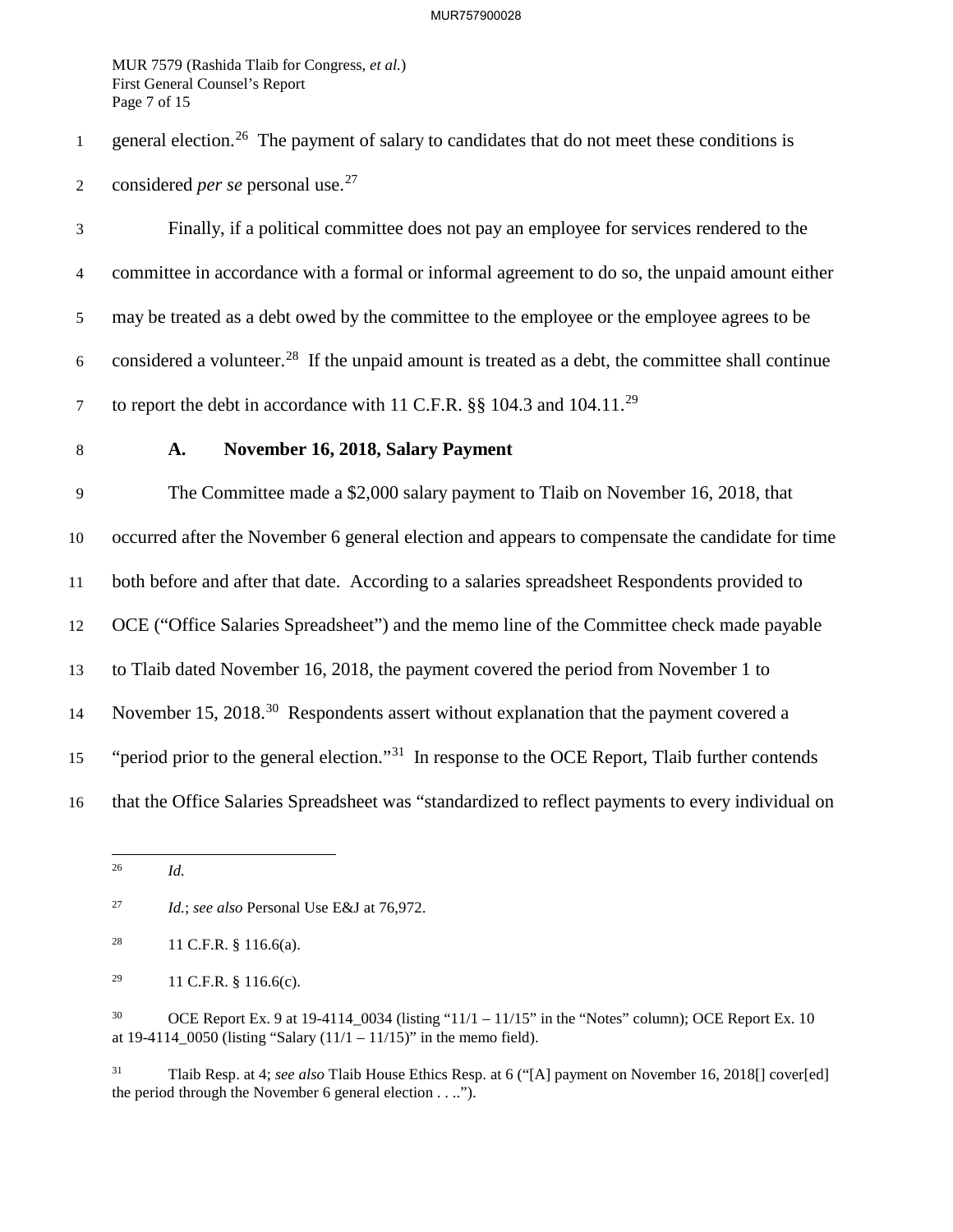Page 8 of 15 MUR 7579 (Rashida Tlaib for Congress, *et al.*) First General Counsel's Report

| $\mathbf{1}$   | the Campaign's payroll," and does "not say one way or the other when the underlying work was             |
|----------------|----------------------------------------------------------------------------------------------------------|
| 2              | actually performed." <sup>32</sup> However, Respondents do not rebut the contemporaneous documentation   |
| $\mathfrak{Z}$ | of the memo line of the Committee check. In light of this information, it is reasonable to               |
| $\overline{4}$ | conclude that a portion of the November 16, 2018, payment impermissibly compensated Tlaib                |
| 5              | for time after the general election on November 6, 2018, and therefore that portion constituted          |
| $6\,$          | personal use of campaign funds.                                                                          |
| $\overline{7}$ | The Commission confronted similar circumstances in MUR 7068 (Mowrer for Iowa, et                         |
| 8              | al.), where a candidate committee made a salary payment to a candidate covering a period before          |
| 9              | and after the general election. <sup>33</sup> The Commission determined that a portion of a November 15, |
| $10\,$         | 2014, salary payment was permissible, <i>i.e.</i> , that compensated the candidate for the period of     |
| 11             | November 1 through November 4, the day of the general election, and that the post-election               |
| 12             | portion constituted a violation of the Act's personal use prohibition. <sup>34</sup>                     |
| 13             | Accordingly, in the instant matter the portion of the November 16 payment covering                       |
| 14             | November 1 through November 6 was permissible and equals $$800 ($2,000 \div 15 \text{ days} = $133.34$   |
| 15             | per day; $$133.34 \times 6$ days = \$800). Therefore, the portion of the November 16 payment that        |
| 16             | covered November 7 through November 15 equals $$1,200$ ( $$2,000 - $800 = $1,200$ ) and was an           |
| 17             | impermissible personal use of campaign funds.                                                            |

Tlaib House Ethics Resp. at 6.

 $33\,$  to 15-day pay period and were typically made a few days after the end of each period. *See id.* at 6 n.22 (citing 33 Factual & Legal Analysis at 6 ("F&LA"), MUR 7068 (Mowrer for Iowa, *et al.*). In MUR 7068, the committee and candidate acknowledged that the salary payments compensated the candidate for the prior two week Mowrer Response to the Complaint at 2, MUR 7068 (July 18, 2016)).

 $34\,$ See id. at 6-7; Conciliation Agreement [IV.7, MUR 7068 (Mowrer for Iowa, et al.).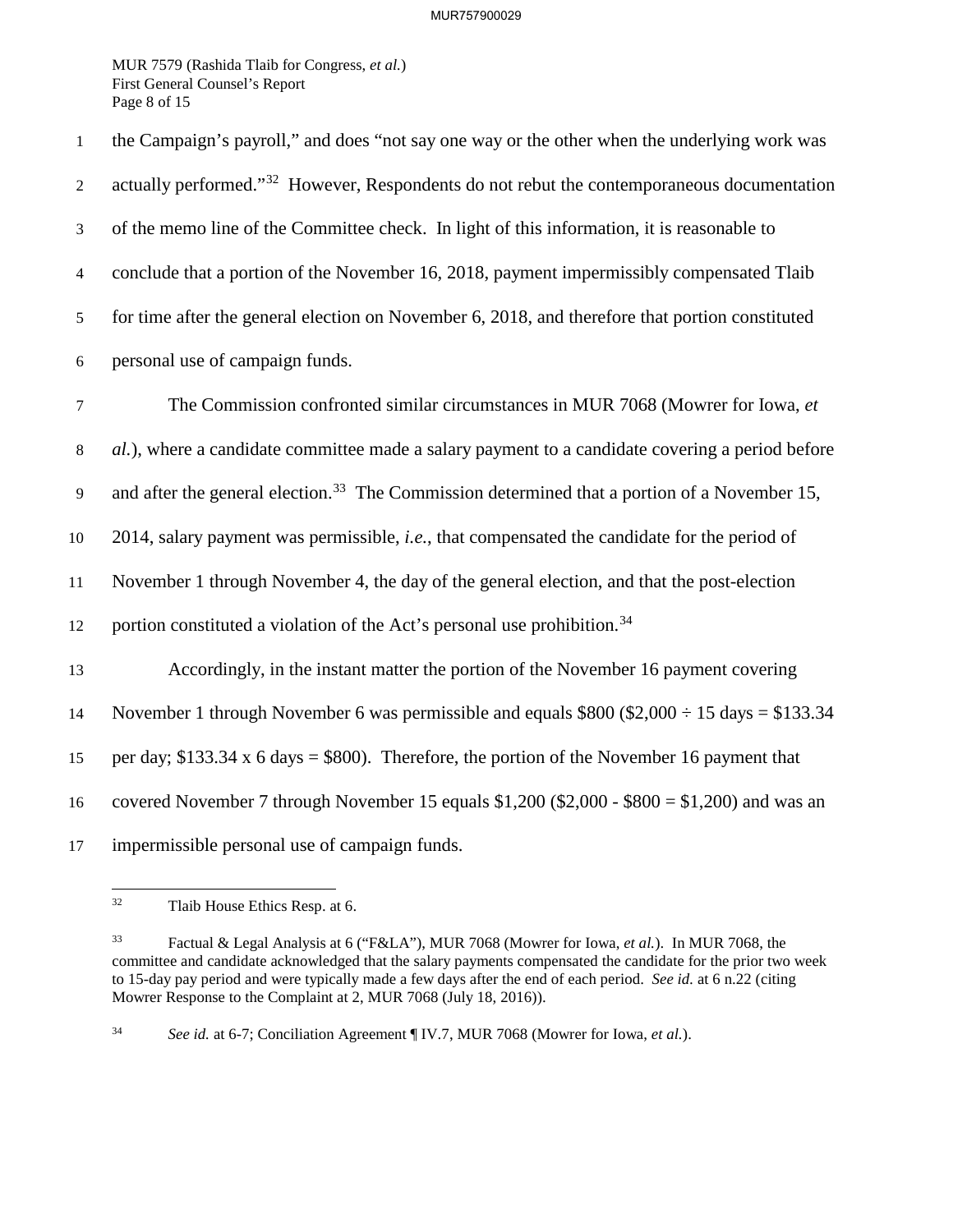Page 9 of 15 MUR 7579 (Rashida Tlaib for Congress, *et al.*) First General Counsel's Report

## 1 **B. December 1, 2018, Salary Payment**

 6 ("December Payments Spreadsheet"), and the memo line of the Committee check made payable 8 December 31, 2018, and an "adjustment."<sup>37</sup> Specifically, the December Payments Spreadsheet 2 The Committee made a \$15,500 salary payment to Tlaib on December 1, 2018, after the 3 general election. According to Respondents' Office Salaries Spreadsheet, the payment covered 4 the period from November 16 through December 31, 2018.<sup>36</sup> According to another Committee 5 spreadsheet provided to OCE with projected amounts to be paid on December 1, 2018 7 to Tlaib dated December 1, 2018, the payment covered the period from November 16 to 9 characterizes the \$15,500 payment to Tlaib as the summation of: (i) \$2,000 for the standard pay 10 period from November 16 through November 30, 2018; (ii) a \$6,000 salary advance for the 11 month of December 2018; and (iii) \$7,500 in "adjustments to be made for the previous 12 payments."38 The \$7,500 adjustment is described as an "[a]ddition of \$2000/mo[nth] for 3.75 13 mo[nths]." $39$ 14 Respondents assert in their response to the Complaint that the December 1, 2018, 15 payment covered a "period prior to the general election," and describe the payment as 16 permissibly filling the gap between the amount Commission regulations permitted in salary

17 payments and what the Committee actually paid her in salary up until the election.<sup>40</sup>

<sup>36</sup> OCE Report Ex. 9 at 19-4114\_0035 (listing "11/16 – 12/31" in the "Notes" column).

<sup>37</sup>  Report Ex. 10 at 19-4114\_0051 (noting "11/16 – 12/31 + Adjustment" in the memo field). <sup>37</sup>*See* OCE Report Ex. 12 at 10-4114\_0055-56 (containing the December Payments Spreadsheet); OCE

 $38\,$ <sup>38</sup>*See* OCE Report Ex. 12 at 19-4114\_0056.

 $39\,$ <sup>39</sup>*See id*.

<sup>40</sup> <sup>40</sup>*See* Tlaib Resp. at 3-4 ("The campaign made th[e December payment] in order to make up some – though not all – of the difference between what [Tlaib] has been permitted to receive for services provided through Election Day, November 6, 2018, and what the campaign had actually paid her for those same services.").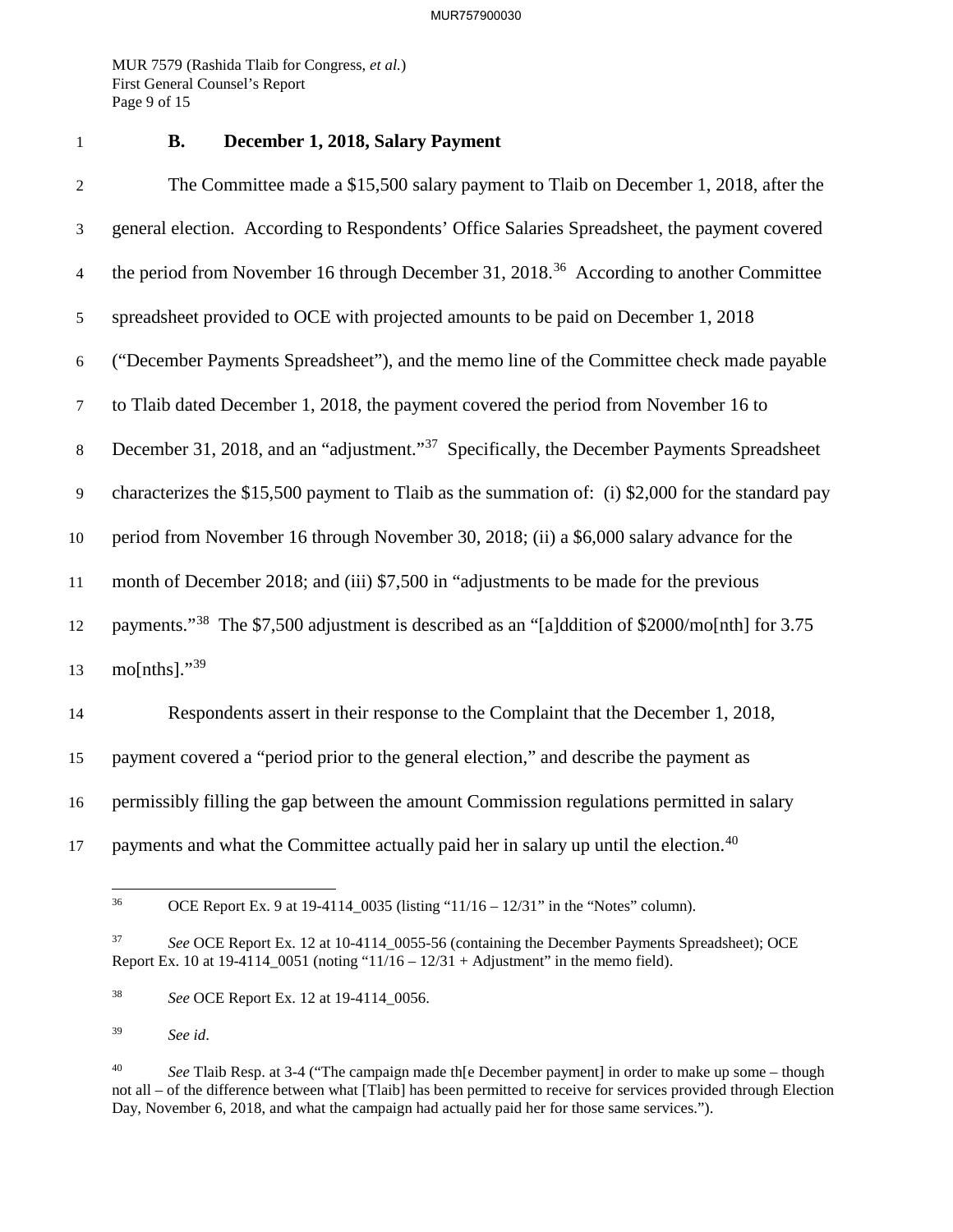Page 10 of 15 MUR 7579 (Rashida Tlaib for Congress, *et al.*) First General Counsel's Report

1 Respondents explain that the Committee lacked sufficient resources to make the maximum salary

2 payments prior to the election and indicate that the lump-sum payment satisfied a prior

3 agreement to retroactively adjust Tlaib's salary upwards toward the permissible maximum

4 [amount.](https://amount.41)<sup>41</sup> With regard to the purported deferred compensation agreement, no information was

5 provided on the dates of the agreement, specific amounts due, or whether the agreement was ever

6 reduced to writing.

7 Respondents' arguments are not persuasive. Even if the Committee's aggregate salary

8 payments to Tlaib fall within the overall permissible amount,  $42$  none of that amount may be paid

9 for a period after she ceased to be a [candidate.](https://candidate.43)<sup>43</sup> According to Respondents' own information,

10 \$8,000 of the \$15,500 paid to Tlaib on December 1, 2018, compensated her for the time period

42 Report, she earned \$129,357 in 2017. *See* Tlaib Resp. at 3; Rashida Tlaib, Amendment Report 2 (Dec. 7, 2018), to Tlaib was \$129,357. *See* 11 C.F.R. § 113.1(g)(1)(i)(I). In 2018, Tlaib earned \$[33,955.30](https://33,955.30) in salary from the Committee, was \$[79,455.30](https://79,455.30) and within the permissible aggregate maximum. In addition, this matter does not turn of a permissible size even though Tlaib was a candidate for less than a full year during 2018. *Cf.* F&LA at 6 n.23, The Committee's salary payments to Tlaib, combined with her other earned income in 2018, do not appear to exceed the permitted maximum aggregate for the year. According to Tlaib and her House Financial Disclosure <http://clerk>[house.gov/public](https://house.gov/public) disc/financial-pdfs/2018/10024977.pdf. Because her earned income was less than the \$174,000 annual salary of a freshman U.S. Representative, the maximum aggregate for permissible salary payments Sugar Law Center for Economic & Social Justice and \$45,500 in salary from the Committee. Tlaib Resp. at 2; Rashida Tlaib, New Filer Report 2 (Aug. 8, 2019), <http://clerk.house.gov/public> disc/financialpdfs/2018/10026889.pdf. Thus, Tlaib's aggregated earned income in 2018, including salary payments from the on the permissible pro-rata salary amount paid to Tlaib because the entire \$45,500 in salary payments appears to be MUR 7068 (Mowrer for Iowa, *et al.*) (concluding the appropriate method for calculating permissible pro-rata salary payments was not relevant where aggregate salary payments "appear[ed] to be of a permissible size, but a portion of [them were] paid to cover a period after the general election").

<sup>-</sup> upon salary obligation to Tlaib after the election"); *see also* Tlaib House Ethics Resp. at 3 ("The Campaign included Id. at 4-5 (stating the lump-sum payment represented "some of the salary Tlaib was owed but not paid due to the campaign's lack of resources prior to the general election" and that the Committee was paying "its agreed Representative Tlaib in those [post-election day] disbursements to make up some of the difference between what she was entitled to receive for her service through Election Day, November 6, 2018, and what the Campaign had previously paid her for services rendered through that date."); *id.* at 1 ("[T]he Campaign's two final payments to Representative Tlaib… were issued in November and December to make up for amounts unpaid before the date of the election.").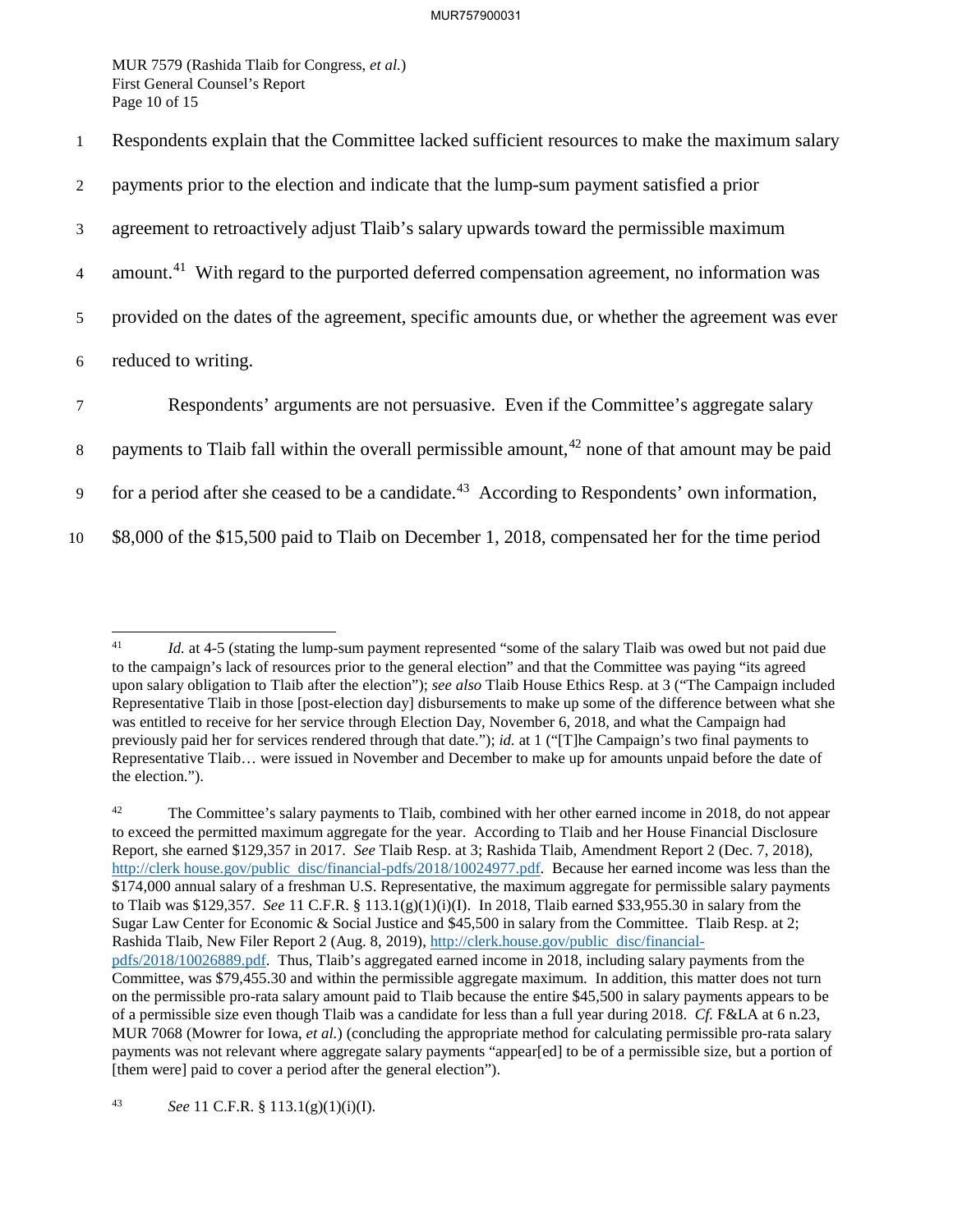Page 11 of 15 MUR 7579 (Rashida Tlaib for Congress, *et al.*) First General Counsel's Report

1 between November 16 and December 31, 2018, after the general election and therefore is an 2 impermissible conversion of campaign funds to personal use.

<sup>7</sup> "compensate candidates for lost income that is forgone due to becoming a candidate."<sup>44</sup> But in 11 funds."<sup>45</sup> Such disclosure is thwarted where salary payments are made retroactively after the 12 general election.<sup>46</sup> Although Respondents assert that "the public has been fully apprised of 3 As for the \$7,500 "adjustment" to "previous [salary] payments," we similarly conclude 4 that it is not permitted under the Commission's personal use regulation. First, such a practice 5 would undermine the candidate salary exception to the personal use prohibition. The 6 Commission promulgated the candidate salary provision to allow campaign funds to 8 making the decision to do so, the Commission was "satisfied that, because all candidate . . . 9 salaries will be fully disclosed to the public, those who contribute to the campaign and who 10 support the candidate will be able to voice their approval, or disapproval, of this use of campaign 13 [Tlaib's] salary payments in FEC reports,"47 the salary payments disclosed before the general 14 election provided no indication that Tlaib's semi-monthly salary payments would be later 15 supplemented by an adjustment of \$7,500 that amounted to an additional \$2,000 per month (a 16 50% increase) for nearly four months of the regularly reported salary payments. Respondents 17 state that the December 1, 2018, payment to Tlaib "represent[ed] some of the salary Tlaib was

 $47\,$ Id. at 4 n.5; see also OCE Report at 5 n.24 ("Representative Tlaib and the Campaign were forthright about the candidate salary payments from the beginning, disclosing them on FEC reports during the campaign.").

<sup>-</sup>Personal Use E&J at 76,972.

 $45\,$ <sup>45</sup>*See id.* at 76,972-73.

 $46\,$ 46 Respondents themselves recognize the potential public perception of candidates receiving salaries. *See*  Tlaib Resp. at 3 ("[Rashida Tlaib for Congress campaign manager Andrew] Goddeeris informed [then-candidate] Tlaib that under campaign finance regulations, she was allowed to receive about \$7,900 per month in salary from the campaign committee, but warned that she might face baseless political retribution for allegedly using her campaign funds to enrich herself.").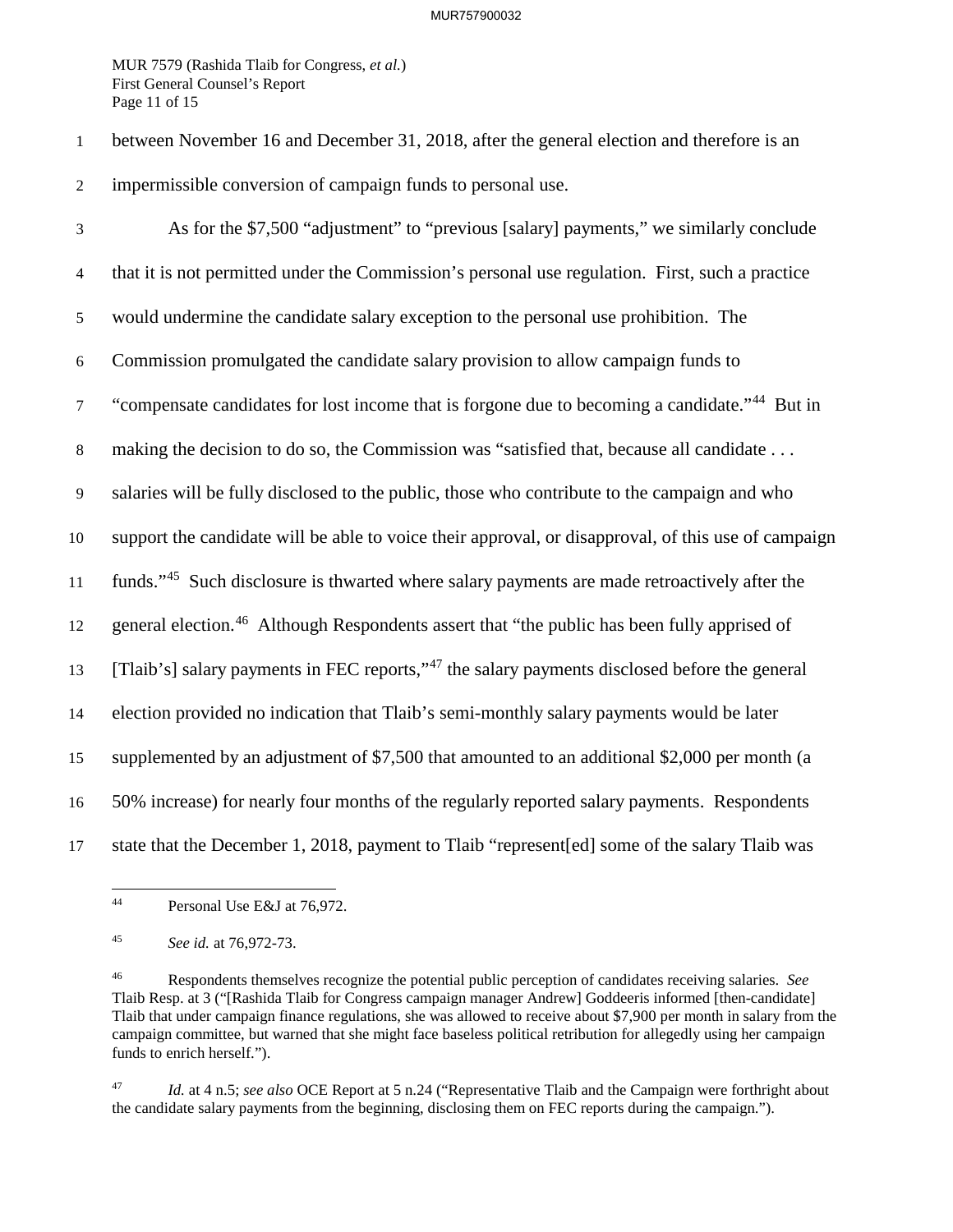Page 12 of 15 MUR 7579 (Rashida Tlaib for Congress, *et al.*) First General Counsel's Report

| 2<br>3<br>4<br>5 <sup>5</sup><br>6<br>$\tau$<br>applies to salary payments owed to committee employees rather than candidates and that<br>8<br>9<br>that did not happen here. <sup>50</sup><br>10<br>11 | $\mathbf{1}$ | owed but not paid due to the campaign's lack of resources prior to the general election]" and                 |
|---------------------------------------------------------------------------------------------------------------------------------------------------------------------------------------------------------|--------------|---------------------------------------------------------------------------------------------------------------|
|                                                                                                                                                                                                         |              | that "[a]llowing the Committee to fulfill its agreed upon salary obligation to Tlaib after the                |
|                                                                                                                                                                                                         |              | election is consistent with 11 C.F.R. 116.6." <sup>48</sup> However, even if they could enter into a deferred |
|                                                                                                                                                                                                         |              | compensation agreement with the candidate, Respondents have not provided any documentation                    |
|                                                                                                                                                                                                         |              | of such an agreement. Moreover, the Committee did not report any deferred salary obligation as                |
|                                                                                                                                                                                                         |              | a debt owed to Tlaib on any disclosure reports. <sup>49</sup> Finally, although the Respondents assert,       |
|                                                                                                                                                                                                         |              | without elaboration, that their conduct is consistent with 11 C.F.R. § 116.6, that regulation                 |
|                                                                                                                                                                                                         |              |                                                                                                               |
|                                                                                                                                                                                                         |              | provision too requires the committees to disclose unpaid amounts treated as debts, something                  |
|                                                                                                                                                                                                         |              |                                                                                                               |
|                                                                                                                                                                                                         |              | Therefore, Respondents converted campaign funds to personal use when the Committee                            |

12 paid Tlaib \$15,500 in salary on December 1, 2018, either as compensation for the period after the

<sup>48</sup> Tlaib Resp. at 4-5.

<sup>49</sup>  but that provision too requires the committees to disclose unpaid amounts treated as debts. *See* 11 C.F.R. § 116.6(c); 26,378, 26,383 (June 27, 1990). <sup>49</sup>*See* 52 U.S.C. § 30104(b)(8) and 11 C.F.R. §§ 104.3(d) and 104.11. Section 116.6 of the Commission's regulations cited by Respondents applies to salary payments owed to committee employees rather than candidates, Debts Owed by Candidates and Political Committees, Final Rule and Explanation and Justification, 55 Fed. Reg.

<sup>50</sup>  with the candidate to defer the salary amount until the end of her campaign. *See* F&LA at 6, MUR 5787. The payment. *Id*. at 6-7. The Commission further noted that Kalyn Free for Congress never reported the salary May 2004 salary arrangement as debt owed to the candidate."). Although the Tlaib Respondents would distinguish 50 In a previous matter, MUR 5787 (Kalyn Free for Congress), a candidate committee made lump-sum salary payments to a candidate two months after the candidate lost the primary election and stated it had an oral agreement Commission found reason to believe those respondents violated the personal use prohibition, in part because they failed to provide any evidence, such as affidavits, to substantiate the alleged oral agreement to defer the salary arrangement as a debt owed to the candidate, which would have served as evidence of a prior agreement. *See id.* at 6 ("[T]he Committee did not originally include, or amend its 2004 12 Day Pre-Primary Report, to reflect the purported MUR 5787 on the basis that no candidate salaries were disclosed prior to the election and that the salary was entirely deferred, *see* Tlaib Resp. at 4 n.5, the cases share the key characteristics that no deferral agreement was documented and no salary debts were disclosed.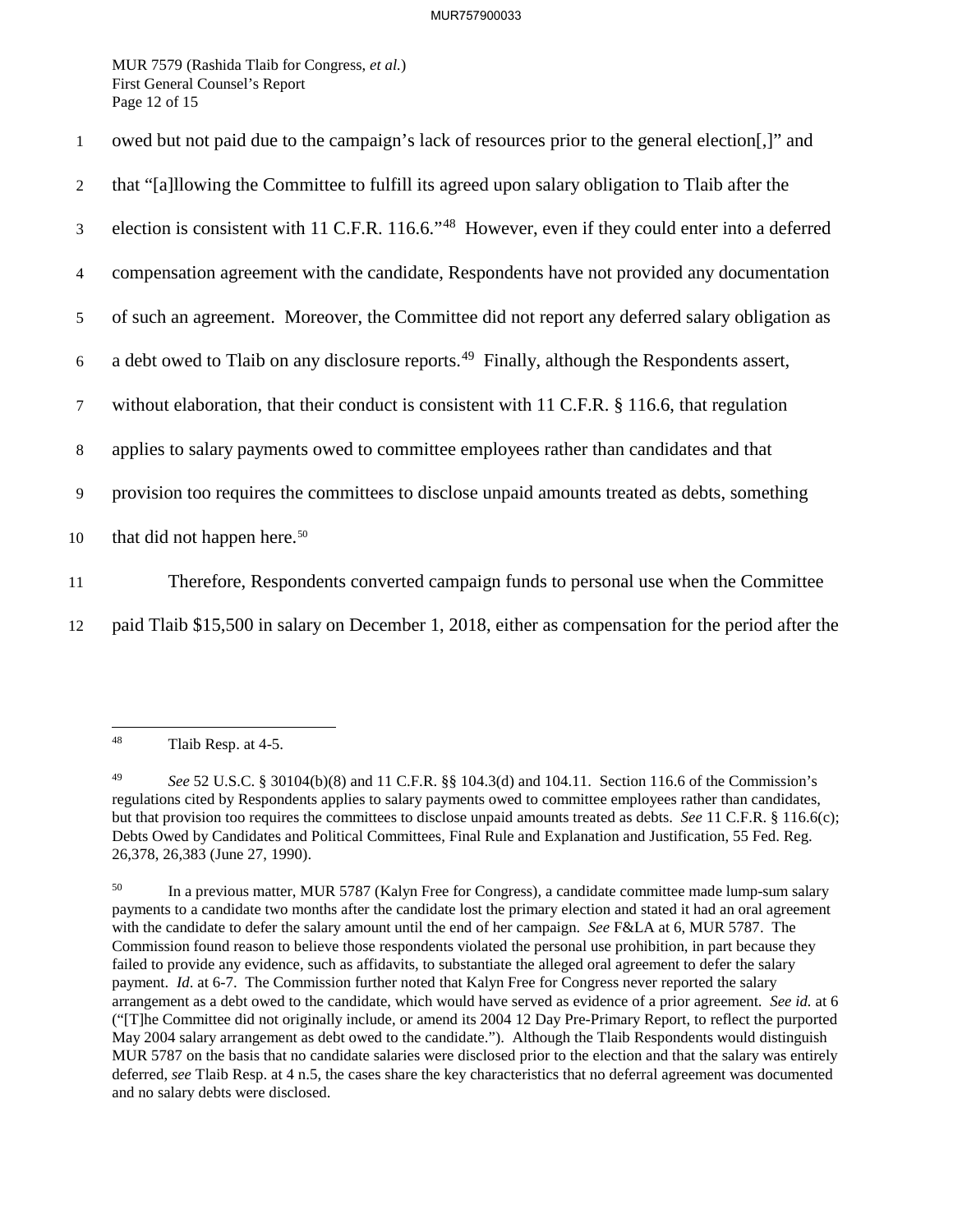Page 13 of 15 MUR 7579 (Rashida Tlaib for Congress, *et al.*) First General Counsel's Report

- 1 November 6, 2018, general election when she was no longer a candidate,<sup>51</sup> or as a retroactive
- 2 adjustment to increase prior salary payments.
- 3 **C. Conclusion**
- 4 Based on the foregoing analysis, we recommend the Commission find reason to believe
- 5 that Rashida Tlaib for Congress and Sonya McGrady in her official capacity as treasurer and
- 6 Rashida Tlaib violated 52 U.S.C. § 30114(b) and 11 C.F.R. § 113.1(g)(1)(i)(I) by converting
- 7 \$16,700 of campaign funds to personal use in connection with salary payments to the
- 8 [candidate.](https://candidate.52)<sup>52</sup>
- 9
- 10
- 
- 11
- 
- 
- 
- 12
- 13
- 
- 
- 14
- 15 16

<sup>1</sup> 

the candidate from campaign funds for a period after the date of the general election). <sup>51</sup>*See* MUR 7068 (Mowrer for Iowa, *et al.*) F&LA at 6 (the Commission found a December 5, 2014, salary payment covering November 16 through November 30, 2014 to be entirely impermissible because it compensated

<sup>52</sup>  addressed in the Complaint. *See supra* at 4 & nn.9-10; 11 C.F.R. § 113.1(g)(1)(i)(I) (the committee shall not pay including the May payments in the reason to believe finding. The first two salary payments to Tlaib, on May 7 and May 16, 2018, after the primary ballot filing deadline in Michigan on April 24, 2018, but appearing to correspond to pay periods before the filing deadline, are not salary to a candidate before the filing deadline for access to the primary election ballot for the federal office that the candidate seeks, as determined by state law). In view of the payments being made within the permissible period, the lack of Commission precedent in this area, and to focus this matter going forward on the clearer alleged payments after the general election (and thus undisclosed before the election) constituting personal use, we do not recommend MUR 7579 (Rashida Tiaib for Congress, *et al.*)<br>
First Greent Connel's Report<br>
Frage 13 of 15<br>
Frage 13 of 15<br>
November 6, 2018, general election when she was no 1<br>
adjustment to increase prior salary payments.<br> **C. Con**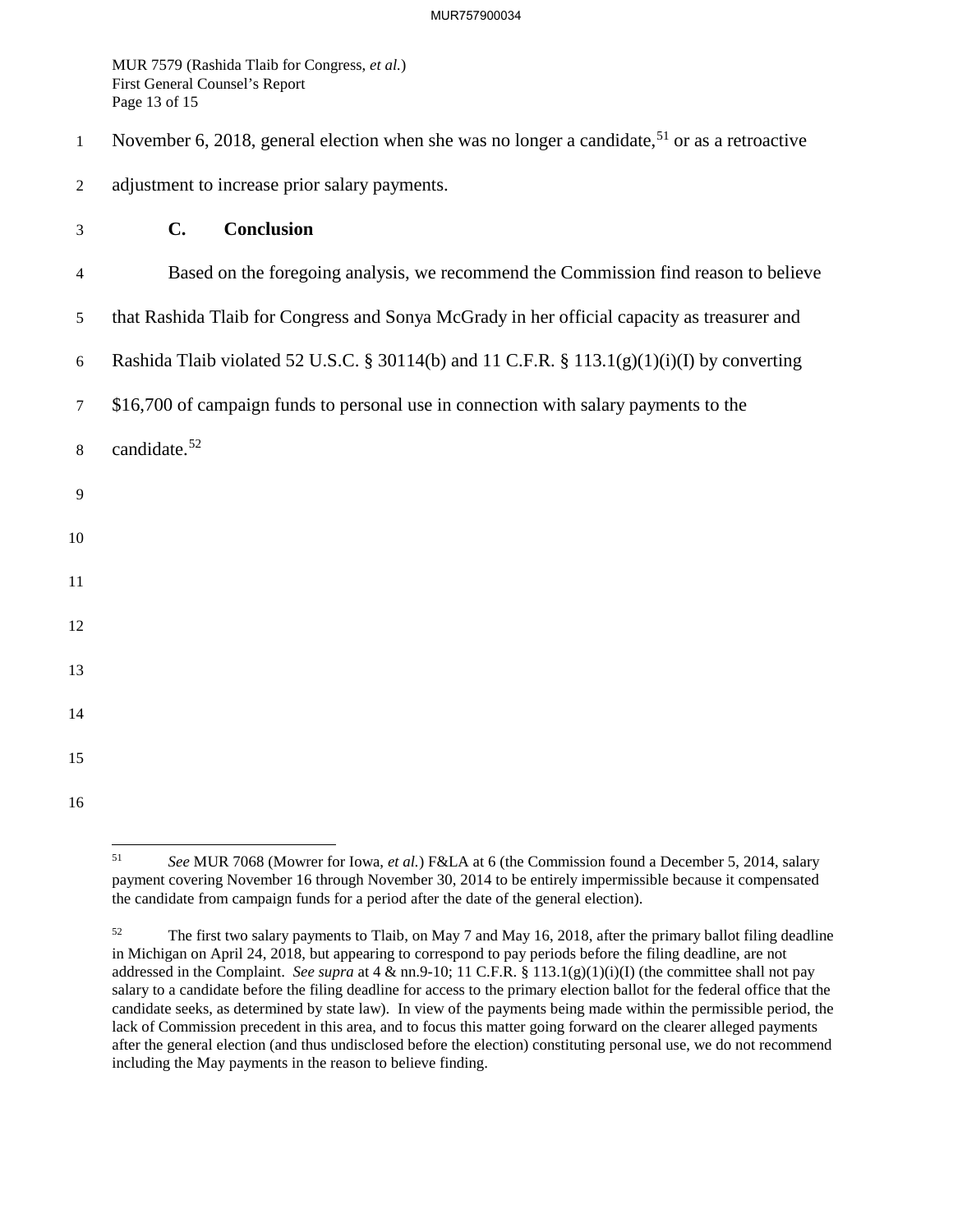MUR 7579 (Rashida Tlaib for Congress, *et al.*) First General Counsel's Report Page 14 of 15

| 1                          |    |    |                                                                                                                                                                                                                                                                                                 |
|----------------------------|----|----|-------------------------------------------------------------------------------------------------------------------------------------------------------------------------------------------------------------------------------------------------------------------------------------------------|
| 2                          |    |    |                                                                                                                                                                                                                                                                                                 |
| 3                          |    |    |                                                                                                                                                                                                                                                                                                 |
| 4                          |    |    |                                                                                                                                                                                                                                                                                                 |
| 5                          |    |    |                                                                                                                                                                                                                                                                                                 |
| 6                          |    |    |                                                                                                                                                                                                                                                                                                 |
| 7                          | V. |    | <b>RECOMMENDATIONS</b>                                                                                                                                                                                                                                                                          |
| 8<br>9<br>10<br>11         |    |    | 1. Find reason to believe that Rashida Tlaib for Congress and Sonya McGrady in her<br>official capacity as treasurer violated 52 U.S.C. § 30114(b) and 11 C.F.R.<br>$\S$ 113.1(g)(1)(i)(I) by converting campaign funds to personal use in connection with<br>salary payments to the candidate; |
| 12<br>13<br>14<br>15<br>16 |    |    | 2. Find reason to believe that Rashida Tlaib violated 52 U.S.C. § 30114(b) and<br>11 C.F.R. § 113.1(g)(1)(i)(I) by converting campaign funds to personal use in<br>connection with salary payments to the candidate;                                                                            |
| 17<br>18<br>19<br>20       |    |    | 3. Enter into conciliation with Rashida Tlaib for Congress and Sonya McGrady in her<br>official capacity as treasurer and Rashida Tlaib prior to a finding of probable cause to<br>believe;                                                                                                     |
| 21<br>22                   |    |    | 4. Approve the attached Factual and Legal Analysis;                                                                                                                                                                                                                                             |
| 23<br>24                   |    | 5. | Approve the attached proposed conciliation agreement; and                                                                                                                                                                                                                                       |